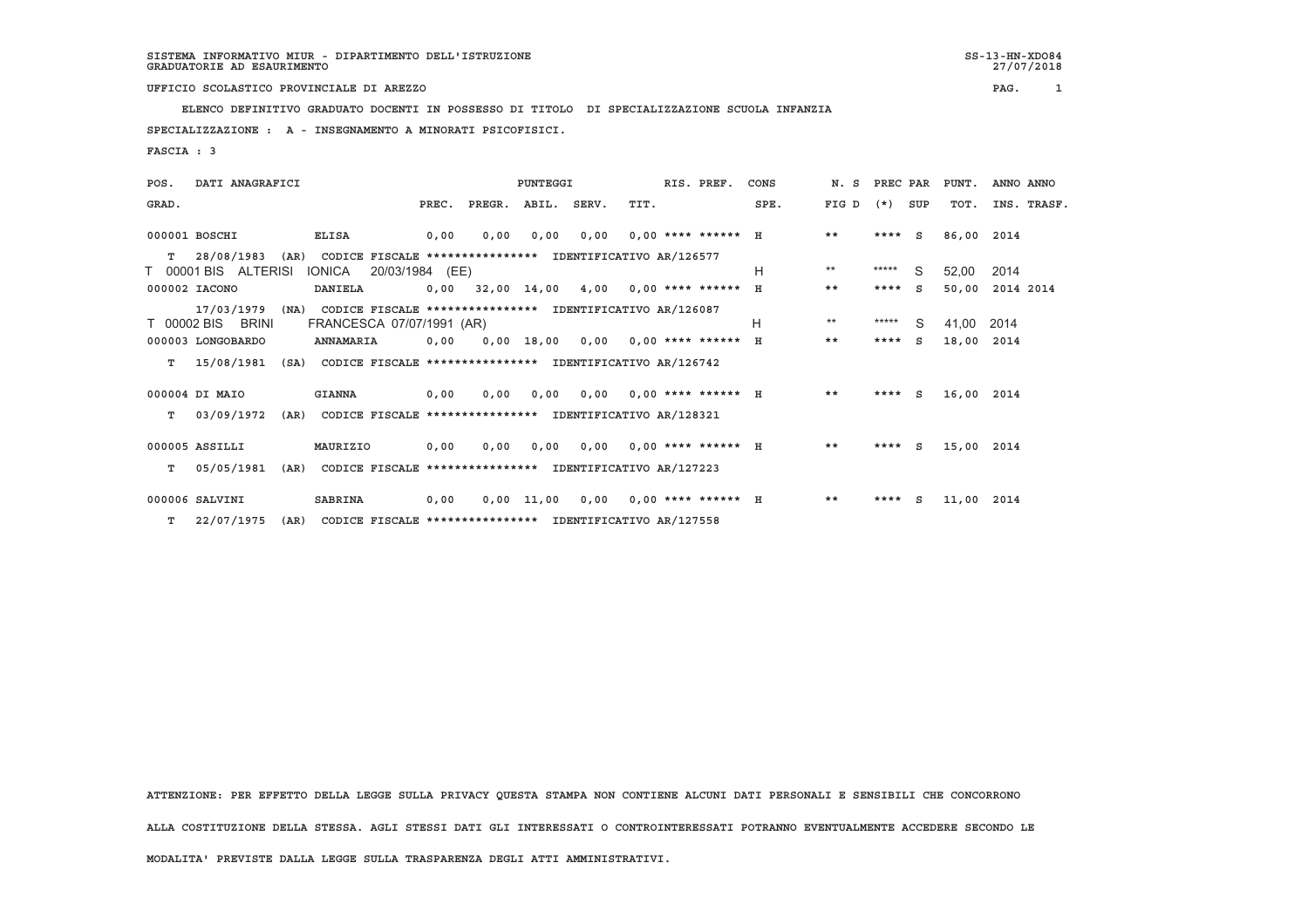**ELENCO DEFINITIVO GRADUATO DOCENTI IN POSSESSO DI TITOLO DI SPECIALIZZAZIONE SCUOLA INFANZIA**

 **SPECIALIZZAZIONE : B - INSEGNAMENTO A MINORATI DELLA VISTA.**

 **FASCIA : 3**

| POS.  | DATI ANAGRAFICI                 |      |                                                                                       | PUNTEGGI |                                            |              |      |      | RIS. PREF.                  | CONS | N.S   | PREC PAR  |     | PUNT.      | ANNO ANNO       |  |
|-------|---------------------------------|------|---------------------------------------------------------------------------------------|----------|--------------------------------------------|--------------|------|------|-----------------------------|------|-------|-----------|-----|------------|-----------------|--|
| GRAD. |                                 |      |                                                                                       |          | PREC. PREGR. ABIL. SERV.                   |              |      | TIT. |                             | SPE. | FIG D | $(*)$     | SUP | TOT.       | INS. TRASF.     |  |
|       | 000001 BOSCHI                   |      | <b>ELISA</b>                                                                          | 0,00     | 0.00                                       | 0.00         | 0.00 |      | $0.00$ **** ****** H        |      | $* *$ | $***$ S   |     | 86,00 2014 |                 |  |
| т     | 28/08/1983                      | (AR) | CODICE FISCALE **************** IDENTIFICATIVO AR/126577                              |          |                                            |              |      |      |                             |      |       |           |     |            |                 |  |
|       | 000002 IACONO                   |      | DANIELA                                                                               |          | $0,00$ 32,00 14,00 4,00 0,00 **** ****** H |              |      |      |                             |      | $***$ | $***$ S   |     |            | 50,00 2014 2014 |  |
|       | 17/03/1979<br>T 00002 BIS BRINI | (NA) | CODICE FISCALE **************** IDENTIFICATIVO AR/126087<br>FRANCESCA 07/07/1991 (AR) |          |                                            |              |      |      |                             | Н    | $***$ | $***$ *** | S.  | 41,00      | 2014            |  |
|       | 000003 LONGOBARDO               |      | ANNAMARIA                                                                             | 0.00     |                                            | $0,00$ 18,00 |      |      | $0,00$ $0,00$ **** ****** H |      | $***$ | $***$ S   |     | 18,00      | 2014            |  |
| т     | 15/08/1981                      |      | (SA) CODICE FISCALE **************** IDENTIFICATIVO AR/126742                         |          |                                            |              |      |      |                             |      |       |           |     |            |                 |  |
|       | 000004 DI MAIO                  |      | <b>GIANNA</b>                                                                         | 0,00     | 0.00                                       | 0.00         |      |      | $0,00$ $0,00$ **** ****** H |      | **    | ****      | S   | 16,00 2014 |                 |  |
| T.    | 03/09/1972                      | (AR) | CODICE FISCALE **************** IDENTIFICATIVO AR/128321                              |          |                                            |              |      |      |                             |      |       |           |     |            |                 |  |
|       | 000005 ASSILLI                  |      | MAURIZIO                                                                              | 0,00     | 0,00                                       | 0,00         |      |      | $0,00$ $0,00$ **** ****** H |      | $* *$ | $***$ S   |     | 15,00 2014 |                 |  |
| T.    | 05/05/1981                      | (AR) | CODICE FISCALE **************** IDENTIFICATIVO AR/127223                              |          |                                            |              |      |      |                             |      |       |           |     |            |                 |  |
|       | 000006 SALVINI                  |      | <b>SABRINA</b>                                                                        | 0,00     |                                            | $0,00$ 11,00 | 0,00 |      | $0,00$ **** ****** H        |      | $* *$ | $***$ S   |     | 11,00 2014 |                 |  |
| т     | 22/07/1975                      | (AR) | CODICE FISCALE **************** IDENTIFICATIVO AR/127558                              |          |                                            |              |      |      |                             |      |       |           |     |            |                 |  |

 **ATTENZIONE: PER EFFETTO DELLA LEGGE SULLA PRIVACY QUESTA STAMPA NON CONTIENE ALCUNI DATI PERSONALI E SENSIBILI CHE CONCORRONO ALLA COSTITUZIONE DELLA STESSA. AGLI STESSI DATI GLI INTERESSATI O CONTROINTERESSATI POTRANNO EVENTUALMENTE ACCEDERE SECONDO LE MODALITA' PREVISTE DALLA LEGGE SULLA TRASPARENZA DEGLI ATTI AMMINISTRATIVI.**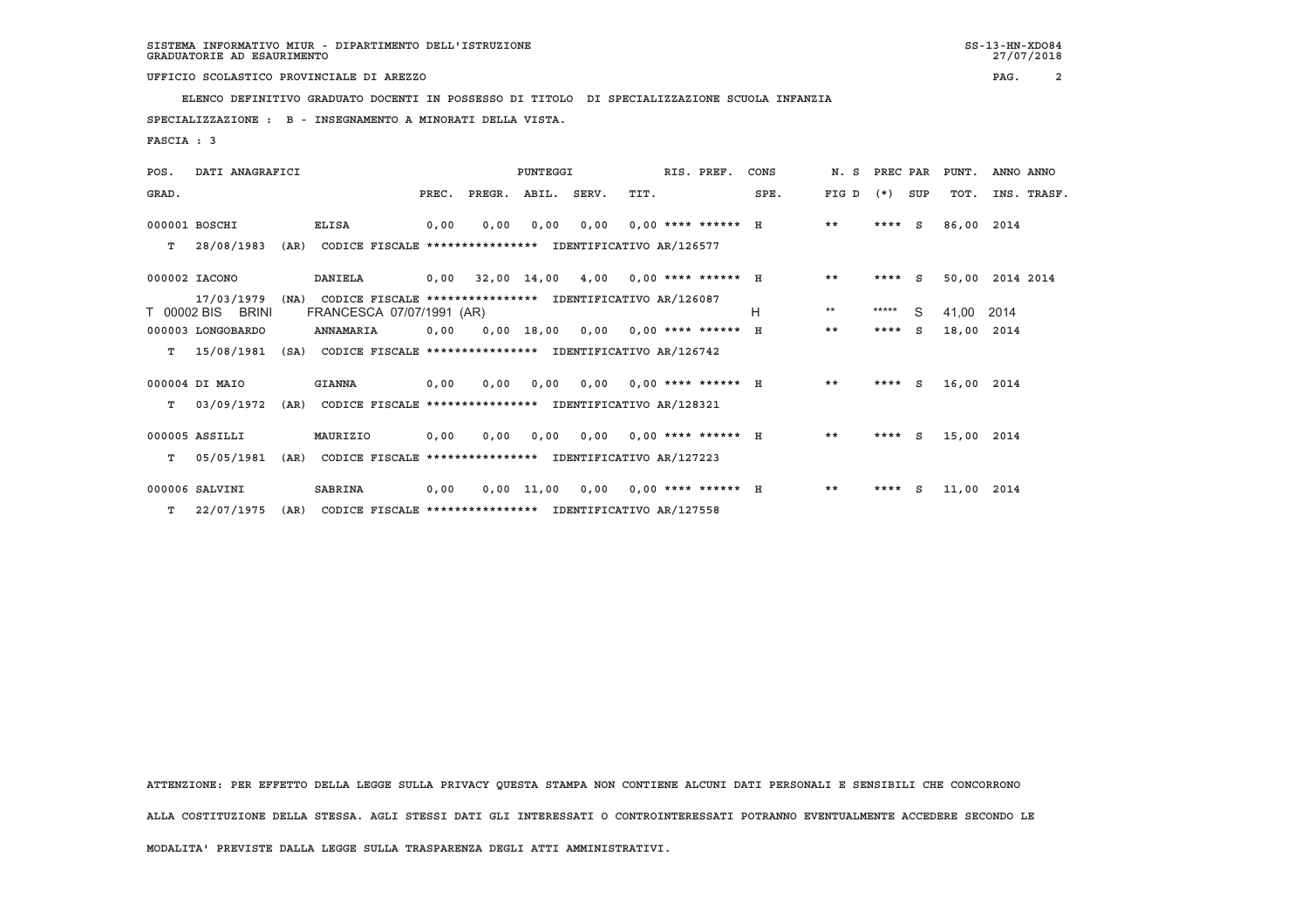**ELENCO DEFINITIVO GRADUATO DOCENTI IN POSSESSO DI TITOLO DI SPECIALIZZAZIONE SCUOLA INFANZIA**

 **SPECIALIZZAZIONE : C - INSEGNAMENTO A MINORATI DELL'UDITO.**

 **FASCIA : 3**

| POS.  | DATI ANAGRAFICI                 |      |                                                                                       | PUNTEGGI |                                            |              |       |      | RIS. PREF.                  | CONS |       | N. S PREC PAR |     | PUNT.      | ANNO ANNO   |
|-------|---------------------------------|------|---------------------------------------------------------------------------------------|----------|--------------------------------------------|--------------|-------|------|-----------------------------|------|-------|---------------|-----|------------|-------------|
| GRAD. |                                 |      |                                                                                       | PREC.    | PREGR.                                     | ABIL.        | SERV. | TIT. |                             | SPE. | FIG D | $(*)$         | SUP | TOT.       | INS. TRASF. |
|       | 000001 BOSCHI                   |      | <b>ELISA</b>                                                                          | 0,00     | 0,00                                       | 0.00         | 0,00  |      | $0.00$ **** ****** H        |      | $***$ | $***$ S       |     | 86,00      | 2014        |
| T.    | 28/08/1983                      | (AR) | CODICE FISCALE **************** IDENTIFICATIVO AR/126577                              |          |                                            |              |       |      |                             |      |       |               |     |            |             |
|       | 000002 IACONO                   |      | DANIELA                                                                               |          | $0,00$ 32,00 14,00 4,00 0,00 **** ****** H |              |       |      |                             |      | $***$ | $***$ S       |     | 50,00      | 2014 2014   |
|       | 17/03/1979<br>T 00002 BIS BRINI | (NA) | CODICE FISCALE **************** IDENTIFICATIVO AR/126087<br>FRANCESCA 07/07/1991 (AR) |          |                                            |              |       |      |                             | н    | $***$ | *****         | S.  | 41,00      | 2014        |
|       | 000003 LONGOBARDO               |      | ANNAMARIA                                                                             | 0.00     |                                            | 0,00 18,00   |       |      | $0,00$ $0,00$ **** ****** H |      | $* *$ | ****          | S.  | 18,00      | 2014        |
| т     | 15/08/1981                      |      | (SA) CODICE FISCALE **************** IDENTIFICATIVO AR/126742                         |          |                                            |              |       |      |                             |      |       |               |     |            |             |
|       | 000004 DI MAIO                  |      | <b>GIANNA</b>                                                                         | 0,00     | 0,00                                       | 0,00         |       |      | $0,00$ $0,00$ **** ****** H |      | $***$ | ****          | S   | 16,00 2014 |             |
| T.    | 03/09/1972                      | (AR) | CODICE FISCALE **************** IDENTIFICATIVO AR/128321                              |          |                                            |              |       |      |                             |      |       |               |     |            |             |
|       | 000005 ASSILLI                  |      | MAURIZIO                                                                              | 0,00     | 0.00                                       | 0,00         |       |      | $0,00$ $0,00$ **** ****** H |      | $* *$ | ****          | - S | 15,00 2014 |             |
| T.    | 05/05/1981                      | (AR) | CODICE FISCALE **************** IDENTIFICATIVO AR/127223                              |          |                                            |              |       |      |                             |      |       |               |     |            |             |
|       | 000006 SALVINI                  |      | <b>SABRINA</b>                                                                        | 0,00     |                                            | $0,00$ 11,00 |       |      | $0,00$ $0,00$ **** ****** H |      | $***$ | ****          | S   | 11,00      | 2014        |
| T.    | 22/07/1975                      | (AR) | CODICE FISCALE **************** IDENTIFICATIVO AR/127558                              |          |                                            |              |       |      |                             |      |       |               |     |            |             |

 **ATTENZIONE: PER EFFETTO DELLA LEGGE SULLA PRIVACY QUESTA STAMPA NON CONTIENE ALCUNI DATI PERSONALI E SENSIBILI CHE CONCORRONO ALLA COSTITUZIONE DELLA STESSA. AGLI STESSI DATI GLI INTERESSATI O CONTROINTERESSATI POTRANNO EVENTUALMENTE ACCEDERE SECONDO LE MODALITA' PREVISTE DALLA LEGGE SULLA TRASPARENZA DEGLI ATTI AMMINISTRATIVI.**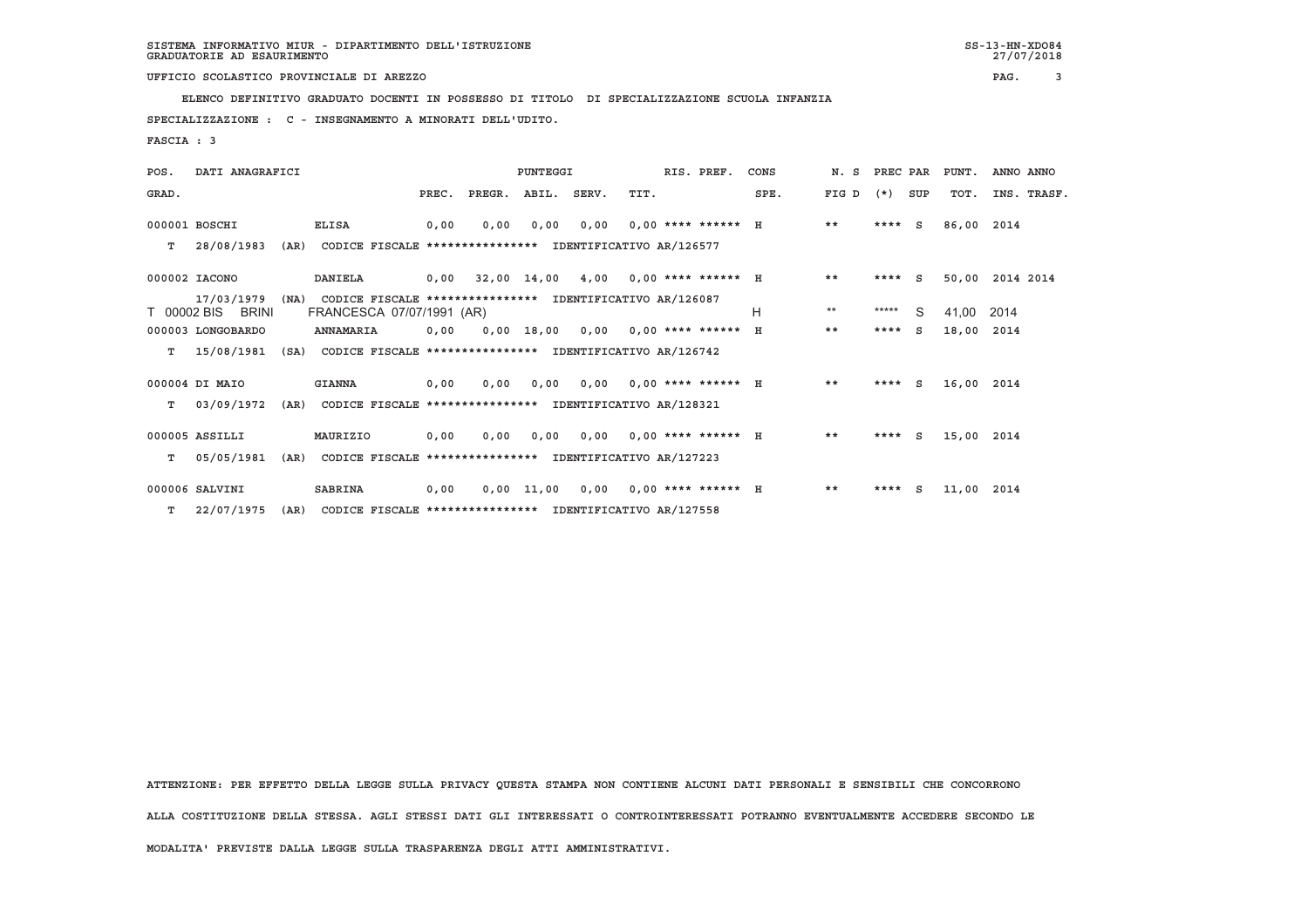**ELENCO DEFINITIVO GRADUATO DOCENTI IN POSSESSO DI TITOLO DI SPECIALIZZAZIONE SCUOLA INFANZIA**

 **SPECIALIZZAZIONE : E - INSEGNAMENTO A INDIRIZZO DIFFERENZIATO MONTESSORI.**

 **NON CI SONO ASPIRANTI DA STAMPARE**